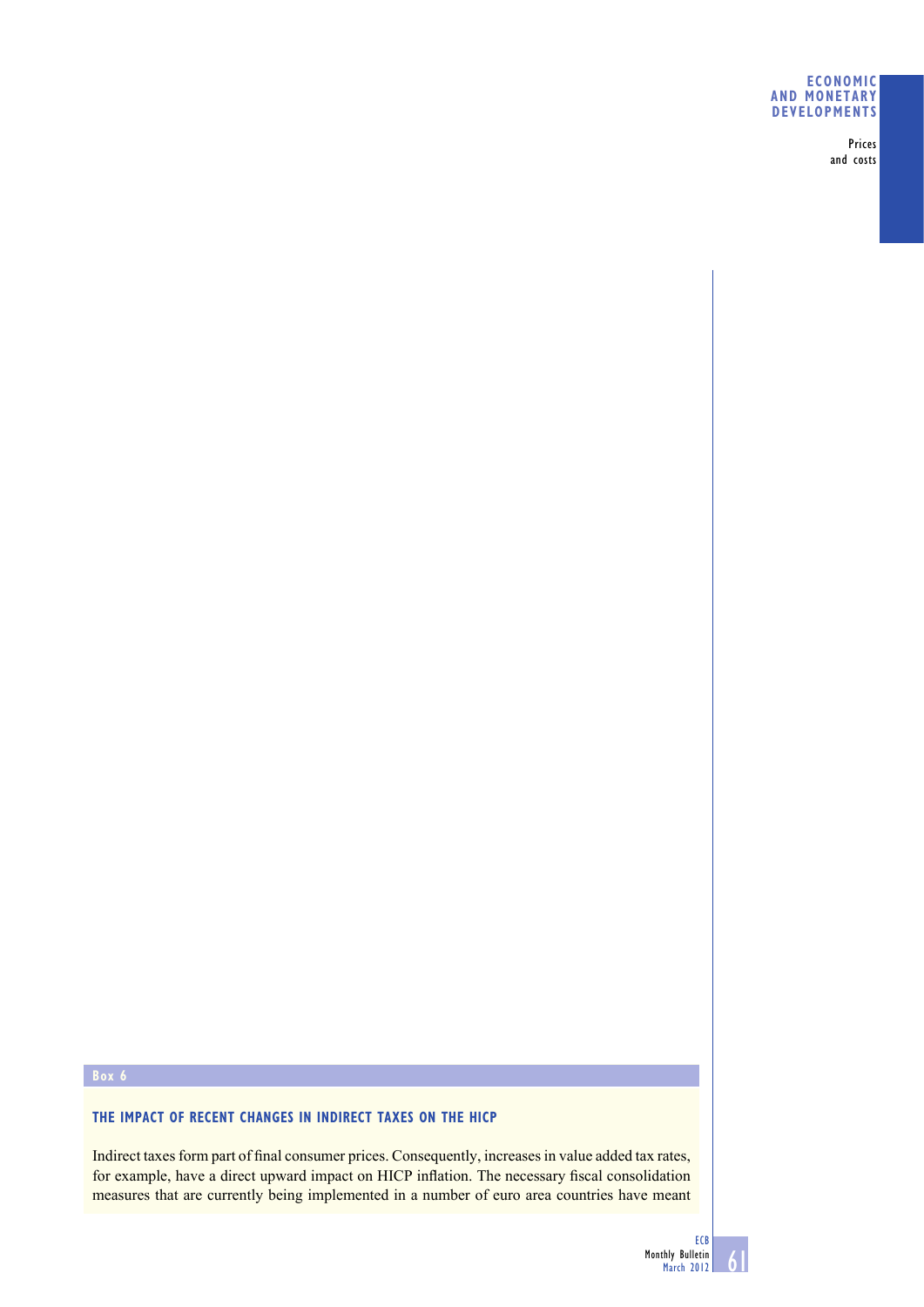that indirect taxes had a strong impact on inflation in 2011. This box reviews this impact on inflation in both the euro area as a whole and the individual countries, using Eurostat's monthly data for the HICP at constant tax rates (HICP-CT).1

HICP-CT data show how the HICP would have evolved had tax rates remained constant and assuming that any changes were passed on to consumer prices fully and immediately.<sup>2</sup> Given this assumption, the implied "mechanical impact" of changes in indirect taxes can be viewed as the likely upper bound for the actual direct impact, which is typically lower, depending on a number of factors related to the cyclical situation and competitive environment of the price-setting firms. The mechanical upward impact of changes in indirect taxes on the annual rate of overall HICP inflation in the euro area was, on average,  $\frac{1}{4}$  percentage point in 2011, which was slightly higher than in 2010 (see Chart A).

The figures for the euro area as a whole conceal differences in the impact across both the HICP components and the individual euro area countries. For instance, in 2007 the large and significant upward impact on inflation originated almost entirely from a general increase in VAT in Germany. From mid-2009 to mid-2010 the slight downward impact was due to reductions in the VAT rates for certain services in some euro area countries, which were partly offset by hikes in taxes on energy and tobacco (included in the food component) in other countries.

Compared with earlier years, the impact on HICP inflation in the euro area as a whole in 2010 and 2011 was spread across a larger number of countries, with some sizeable impacts in individual countries. In both years, the mechanical impact was the largest in Greece, amounting to 3.3 percentage points in 2010 and 2.0 percentage points in 2011. Other

### **Chart A Mechanical impact 1) of changes in indirect taxes on the annual rate of HICP inflation in the euro area**



1) Calculated as the difference between annual HICP and annual HICP-CT inflation rates.

## **Chart B Mechanical impact 1) of changes in indirect taxes on the annual rate of HICP inflation in the euro area and euro area countries**

(percentage points)



Sources: Eurostat and ECB calculations. Note: HICP-CT data are not available for Ireland. 1) Calculated as the difference between annual HICP and annual HICP-CT inflation rates.

1 See the box entitled "Gauging the impact of indirect taxation on euro area HICP infl ation", *Monthly Bulletin*, ECB, March 2011. 2 For further details on the construction of the HICP-CT and caveats with regard to its interpretation, see the box entitled "New statistical

series measuring the impact of indirect taxes on HICP inflation", *Monthly Bulletin*, ECB, November 2009.